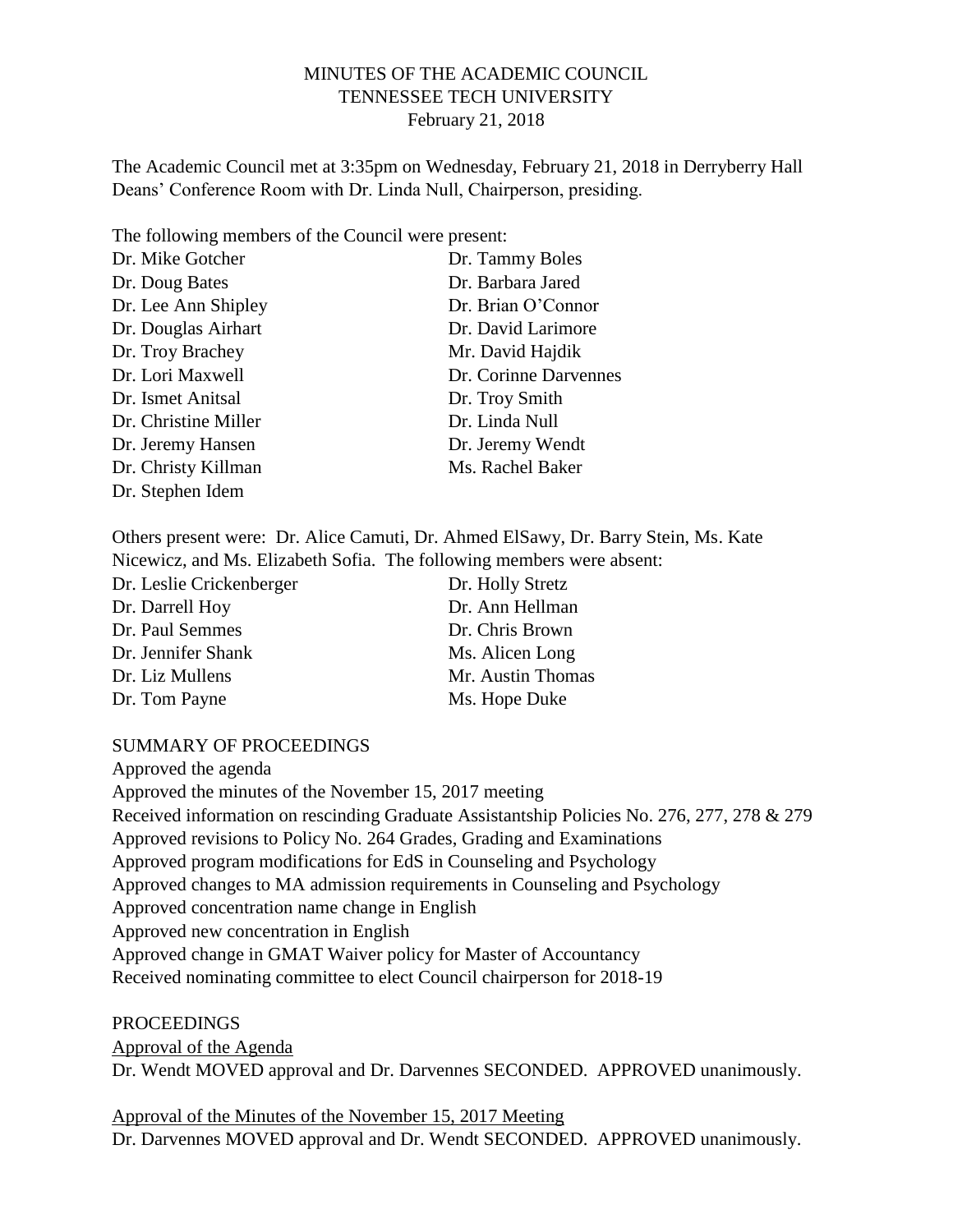Information Item for Rescinding Graduate Assistantship Policies No. 276, 277, 278 & 279 Dr. Camuti stated that the Graduate School Executive Committee approved the request to rescind the four Graduate Assistantship Policies at their February 6, 2018 meeting. These policies were consolidated into Policy No. 274 which was approved at the November 15, 2017 Academic Council meeting.

Approval of Revisions to Policy No. 264 Grades, Grading and Examinations Dr. O'Connor MOVED approval and Dr. Wendt SECONDED. Dr. O'Connor presented the policy changes in Dr. Huo's absence. Friendly amendments were made to the following: IV.B.2.c. "…notify the office of the department that offers the course…" and IV.C.2.(4) "…study, performances,…" APPROVED unanimously with noted amendments.

### Approval of Program Modifications for EdS in Counseling and Psychology

Dr. Larimore MOVED approval and Dr. Wendt SECONDED. Dr. Stein explained the changes to the catalog for the degree requirements for the EdS degree to state "Upon approval from the students' advisory committee, up to twelve (12) credit hours from a previously earned 60 hour master's degree program, can be counted toward the EdS degree." This will allow students to pursue additional licensure or specialization in the counseling fields with an additional 18 hours of coursework and obtain an EdS degree if they have already completed a 60 hour Master's program of study. APRPPOVED unanimously.

Approval of Changes to MA Admission Requirements in Counseling and Psychology Dr. Airhart MOVED approval and Dr. Killman SECONDED. Dr. Stein stated the change is to replace the word "minimum" with "recommended" in the sentences "The recommended admission requirements are:" and "Satisfying recommended standards,…" APPROVED unanimously.

# Approval of Concentration Name Change in English

Dr. Null presented the information on behalf of Dr. Pelton. The current concentration name is Writing/Language/Genre. The new concentration name would be Creative Writing. This change would reflect the changes in the concentration to augment the creative writing component and now aligns with the new MA level concentration in Creative Writing. Dr. Null MOVED approval and Dr. Airhart SECONDED. APPROVED unanimously.

# Approval of New Concentration in English

Dr. Null presented the information for a new concentration, Rhetoric and Language, which creates a new possible field of study in English by separating from the previously confusing and disjointed Writing/Language/Genre concentration. This new concentration allows students to lay a foundation in their undergraduate education that can be continued in graduate studies. Dr. Null MOVED approval and Dr. Airhart SECONDED. APPROVED unanimously.

# Approval of Change in GMAT Waiver Policy for Master of Accountancy

Ms. Kate Nicewicz presented the information on behalf of Dr. Rand. The current policy stated that students may request to waive the standardized test requirement if they have completed an advanced terminal degree or master's degree with a substantial quantitative component. The revised policy would allow the MAcc admission committee to waive the GMAT requirement for any student who requests a waiver and meets other specific criteria. See attached memo. This